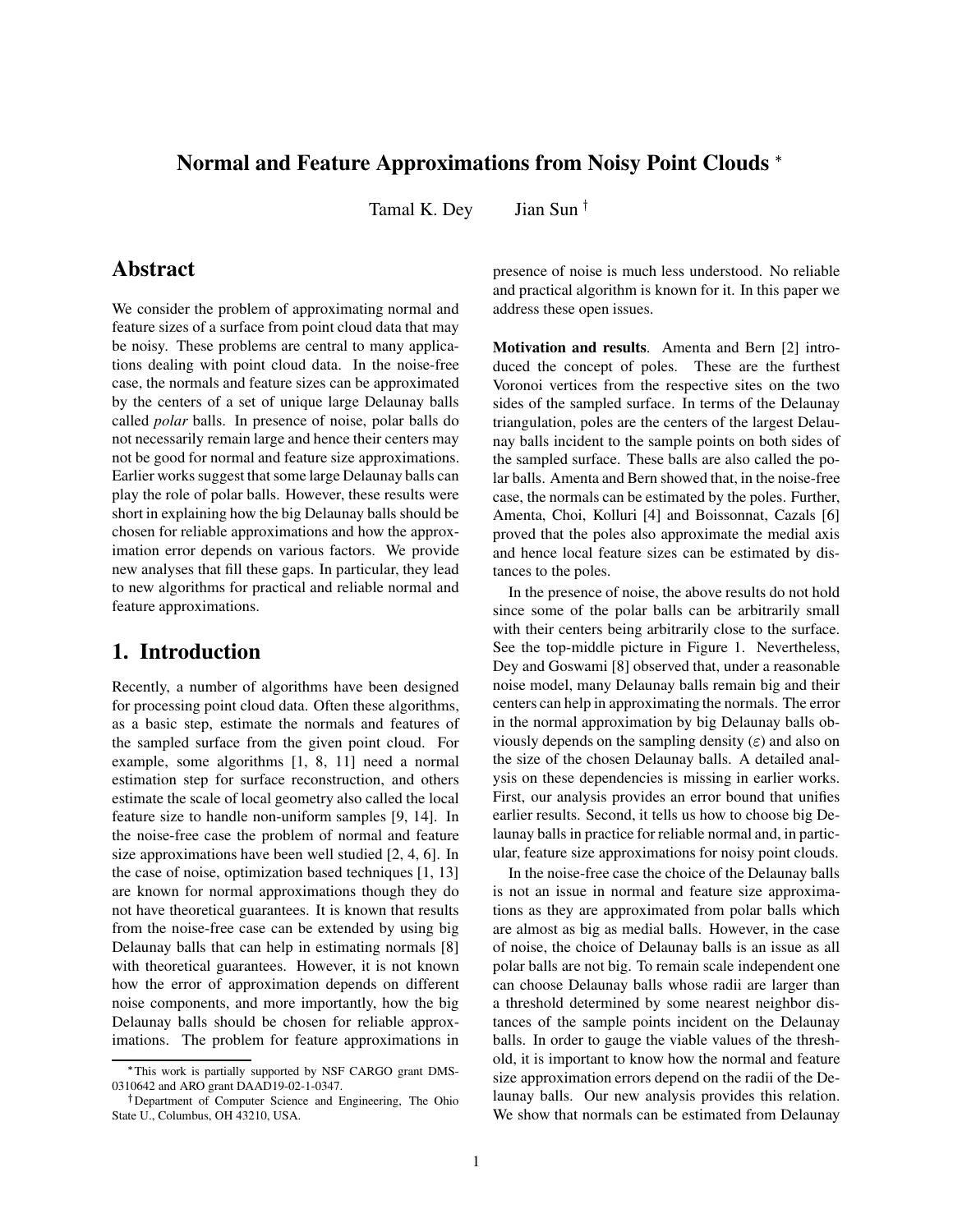

Figure 1: Top row: Left: noise-free case, poles are approximating the medial axis and normals well. Middle: A small noise disturbs the poles significantly resulting in poor normal and medial axis approximation with all poles. Right: only a subset of big Delaunay balls are chosen, normals though not medial axis are well approximated. Bottom row: Left: Delaunay balls of bigger size are chosen to exclude unwanted poles, some significant parts of the medial axis are not approximated. Right: Centers of polar balls chosen with our algorithm approximate the medial axis everywhere. Approximated feature sizes are indicated in the highlighted boxes.

balls that are not necessarily as big as local feature sizes  $(f(\cdot))$ . In fact, Delaunay balls with radii as small as  $\varepsilon^{\frac{1}{2}}f(\cdot)$  are also good for normal estimations. See top row in Figure 1 for an illustration.

The case for feature estimations in presence of noise is far more difficult. This is because, unlike normal approximations, not all centers of Delaunay balls chosen with a reasonable threshold approximate the medial axis. Choosing the right ones is hard. If the threshold is relatively small, a number of centers remain which do not approximate the medial axis. See top-right picture in Figure 1. On the other hand if the threshold is large, the medial axis for some parts of the models may not be approximated at all; see bottom-left picture in Figure 1. As a result no threshold may exist for which large Delaunay balls' centers approximate the medial axis, the DOG data in Figure 1 and the HORSE data in Figure 8 are two such examples in two and three dimensions respectively.

We propose a different algorithm to choose the Delaunay balls for approximating the medial axis. We consider  $k$ -nearest neighbors for some  $k$  and take the largest polar ball's center among these neighbors to approximate the medial axis. Our analysis leads to this algorithm which frees us from the burden of choosing a size threshold. Our experiments suggest that  $k$  can be chosen fairly easily, generally in the range of 5 to 10. The most important thing is that a  $k$  can be found for which the medial axis is well approximated where no such size threshold may exist. The bottom row of Figure 1 illustrates this point.

**Previous results.** Amenta, Bern and Eppstein [3] introduced the  $\varepsilon$ -sampling for noise-free case. This requires each point on the surface to have a sample point within a distance of  $\varepsilon$  times the local feature size.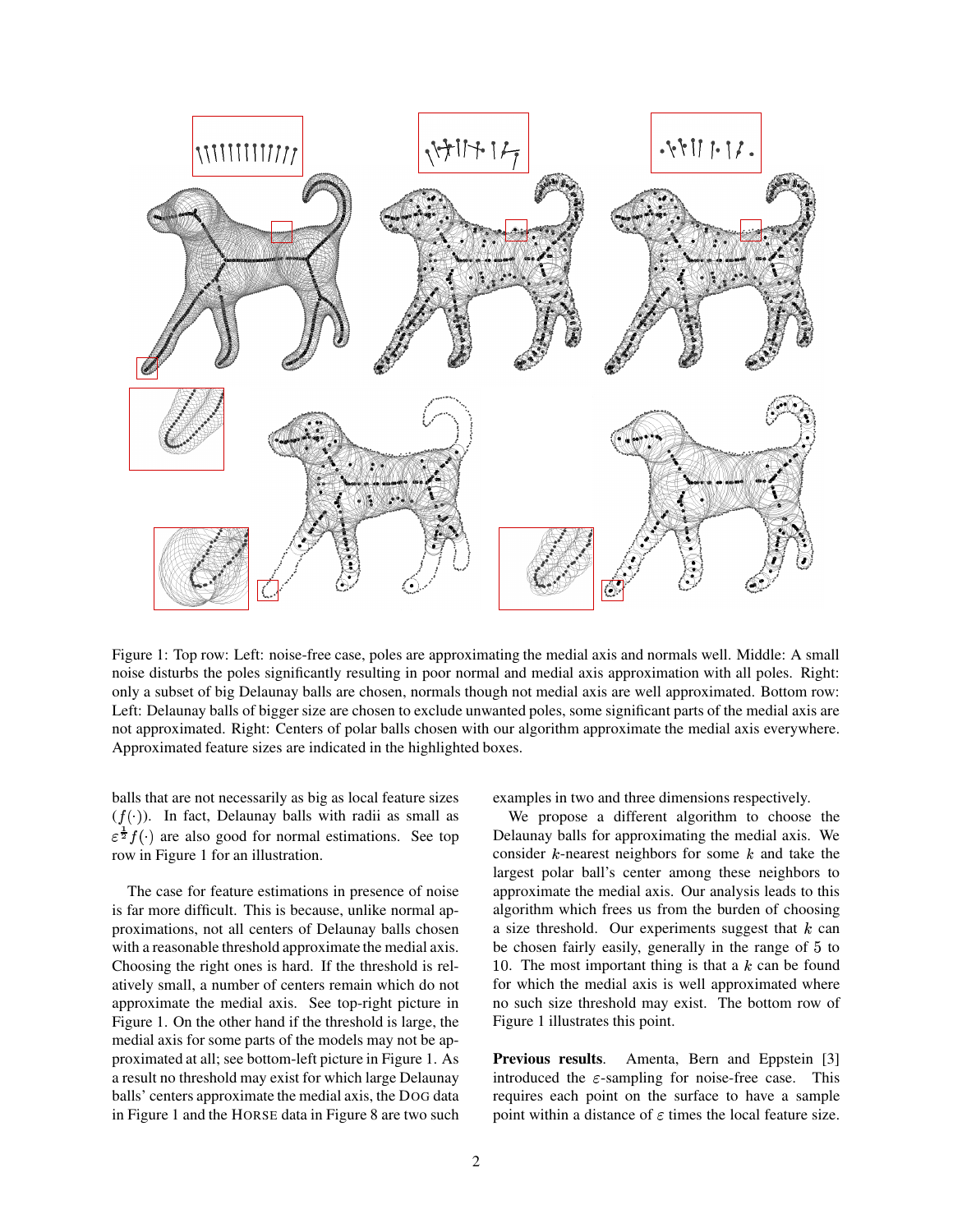When noise is allowed, the sample points need not lie exactly on the surface and may scatter around it. Therefore, the sampling model needs to specify both a *tangential scatter*, i.e., the sparseness of the sampling along tangent directions of the surface and also a *normal scatter*, i.e., the sparseness of sampling along the normal directions. Dey and Goswami [8] introduced a noise model that uses the same sampling parameter  $\varepsilon$  for both scatters. Kolluri [11] and later Dey and Sun [9] modified the normal scatter to have  $\varepsilon^2$  dependence. The errors of normal and feature approximations depend on both tangential and normal scatters. Therefore, we introduce two independent parameters  $\varepsilon$  and  $\delta$  for these two scatters to reveal the dependence of the approximation errors on these two parameters separately.

Normal approximation: Dey and Goswami [8] and Mederos et al. [12] showed that when both tangential and normal scatters are  $O(\varepsilon)$  times the local feature size, the normals can be approximated with an  $O(\sqrt{\varepsilon})$  error if the chosen Delaunay balls have radius almost as big as the local feature size. Dey and Sun [9] showed that the error is  $O(\varepsilon)$  if the normal scatter is only  $O(\varepsilon^2)$  times the local feature size. None of these results specify how the error depends on the radii of the chosen Delaunay balls.

In this paper we provide a simple elegant analysis which shows that the error is  $2(\frac{1}{\lambda} + 1)O(\varepsilon + \sqrt{\delta})$  Vord where  $\lambda$  is the radius of the Delaunay ball. Previous results under different noise models can be derived from this unified result. One implication of this result is that Delaunay balls as small as  $O(\varepsilon^{\frac{1}{2}} + \delta^{\frac{1}{4}})f(\cdot)$  can help in estimating the normals. This relaxes the burden on setting the parameter for the normal estimation algorithm.

Feature approximation: Amenta, Bern and Eppstein [3] defined the local feature size of a point  $x$  on the surface as the distance of  $x$  to the medial axis. Obviously, the local feature size can be estimated if the medial axis can be approximated. An algorithm for approximating the medial axis from noisy point clouds exists [7]. This algorithm approximates the medial axis with Voronoi faces under a stringent uniform sampling condition. Selecting Voronoi faces to approximate the medial axis is not a simple task in practice even for noise-free case [5, 10] and it is not clear how this algorithm works in practice when noise is present. Moreover, for estimating the local feature size a continuous approximation with Voronoi faces is an overkill. A discrete approximation of the medial axis with a set of Voronoi vertices serves the purpose equally well. For the noise-free case, such an approximation was proposed by Amenta et al. [4] and Boissonnat and Cazals [6]. Recently, Mederos et al. [12] derived some results for noisy point clouds that have some connections to the local feature size approximations though the approximation factor depends on a surface related constant which can be potentially huge.

Our analysis is free of any surface dependent constant and it relates the approximation error to the tangential and normal scatters separately. Most importantly, the analysis justifies our choice of polar balls based on nearest neighbors to approximate the medial axis. Figure 1 and 8 show that this choice is far more superior than the big Delaunay ball strategy. Experiments with our implementation [15] of the algorithm confirm this claim for other models.

# **2. Preliminaries**

#### **2.1 Definitions**

For a set  $Y \subseteq \mathbb{R}^3$  and a point  $x \in \mathbb{R}^3$ , let  $d(x, Y)$  denote the Euclidean distance of  $x$  from  $Y$ ; that is,

$$
d(x,Y) = \inf_{y \in Y} \{ ||y - x|| \}.
$$

The set  $B_{c,r} = \{y \mid y \in \mathbb{R}^3, \|y - c\| \leq r\}$  is a *ball* with radius  $r$  and center  $c$ .

] Y *Voronoi and Delaunay diagram.* For a finite point set  $P \subset \mathbb{R}^3$ , we will denote the Voronoi diagram and its dual Delaunay triangulation of  $P$  by  $\text{Vor } P$  and  $\text{Del } P$ respectively. The Voronoi cell for a point  $p$  is denoted as  $V_p$ .

*Sampled surface.* Let  $\Sigma \subset \mathbb{R}^3$  be a compact smooth surface without boundary from which the input sample is derived possibly with noise. Also, assume that  $\Sigma$  is connected. The bounded and unbounded components of  $\mathbb{R}^3$   $\setminus$   $\Sigma$  are denoted  $\Omega_I$  and  $\Omega_O$  respectively. The normal at any point  $x \in \Sigma$  is denoted  $\mathbf{n}_x$  which is directed locally inward, i.e., toward  $\Omega_I$ .

The *medial axis* M of  $\Sigma$  is the locus of the centers of the maximal balls whose interiors are empty of points in  $\Sigma$ . These balls meet  $\Sigma$  only tangentially. We call each such ball  $B_{m,r}$  a *medial ball* where  $r = d(m, \Sigma)$ . Barring some pathological cases, we can assume  $M \cap \Sigma$ is empty if  $\Sigma$  is smooth. The subsets of M in  $\Omega_I$  and  $\Omega_{\Omega}$  are called *inner* and *outer* medial axis respectively. For each point  $x \in \Sigma$ , there are two *medial balls*, one centering a point in the inner medial axis and the other in the outer medial axis. The *local feature size* at a point  $x \in \Sigma$  is defined as  $f(x) = d(x, M)$ . The function  $f(x)$ satisfies the following Lipschitz property [2].

*Lipschitz property.* For any two points  $x, y \in \Sigma$ ,  $f(x)$  $f(y) + ||x - y||.$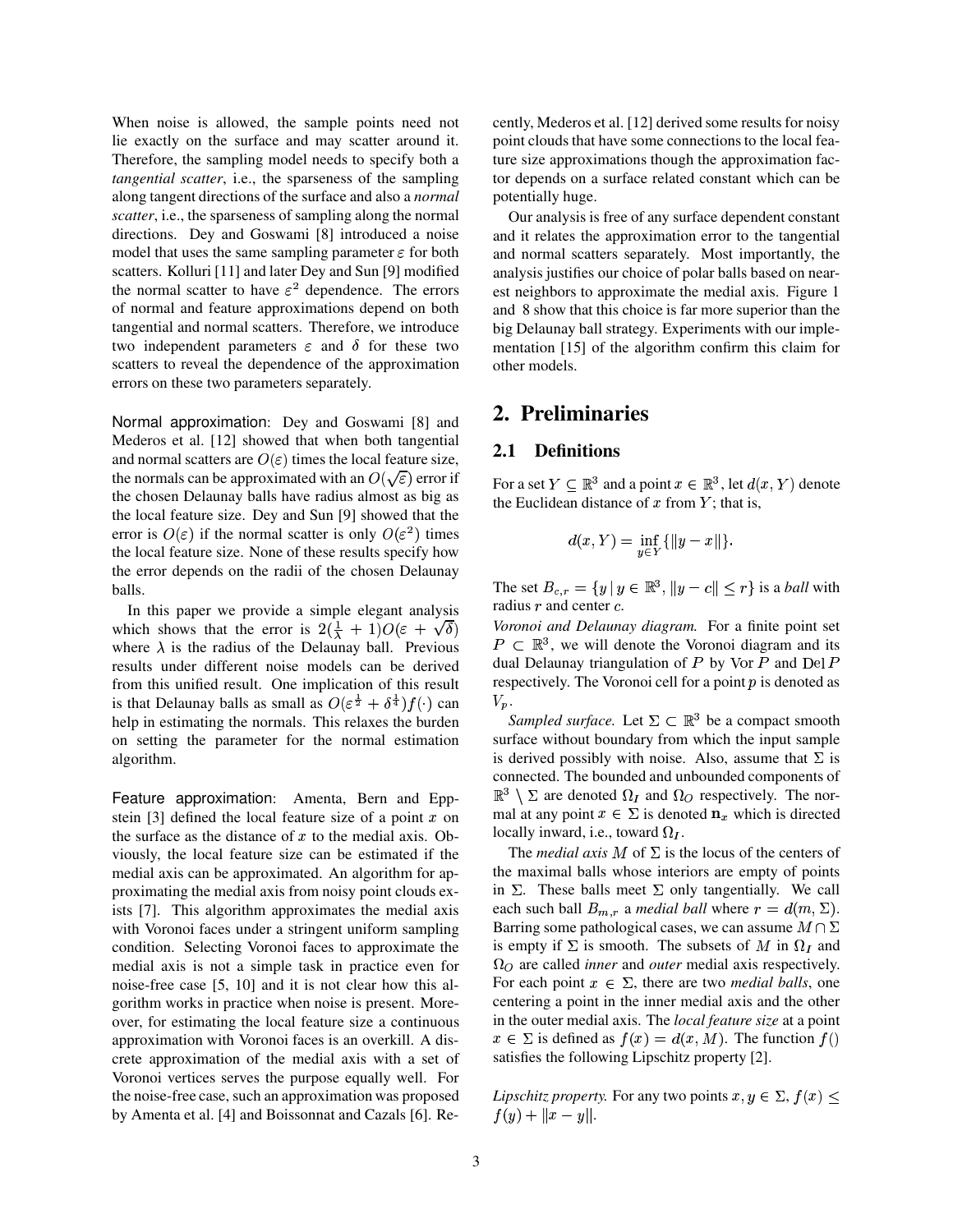#### **2.2 Sampling**

A finite set of points  $P \subset \Sigma$  is called an  $\varepsilon$ -sample of  $\Sigma$  if  $d(x, P) \le \varepsilon d(x, M)$  for each  $x \in \Sigma$ . To accommodate the tangential and normal scatters of points around  $\Sigma$  in the noisy case, we put two conditions on the sampling. The first condition says that the projection of the point set  $P$  on the surface makes a dense sample and the second one says that  $P$  is close to the surface. We also use a third condition to make the sampling locally uniform. To make the sampling definition general, we use a separate parameter for each sampling condition. For any point  $x \in \mathbb{R}^3 \setminus M$  let  $\tilde{x}$  denote its closest point on  $\Sigma$ . Clearly, the segment  $x\tilde{x}$  is parallel to the normal  $n_{\tilde{x}}$ .

We say  $P \subset \mathbb{R}^3$  is a  $(\varepsilon, \delta, \kappa)$ -sample of  $\Sigma$  if the following conditions hold.

- (i)  $P = {\tilde{p}}_{p \in P}$  is an  $\varepsilon$ -sample of  $\Sigma$ ,
- (ii)  $||p \tilde{p}|| \leq \delta f(\tilde{p}),$
- (iii)  $||p-q|| \ge \varepsilon f(\tilde{p})$  for any two points  $p, q$  in P where  $\qquad \bullet$ . q is the  $\kappa$ th nearest sample point to p.

Figure 2 illustrates why we put the third condition. In the figure the same point sample satisfies the first two conditions for two different curves; C and also  $C \cup C'$ . Our analyses for normal and medial axis approximations apply to both of these curves; albeit with different scales of local feature sizes. Therefore, the analyses do not need the third condition in the sampling. However, our approximation algorithms determine a particular scale by looking at the nearest neighbor distances. This implies that the sampling cannot allow the ambiguity which is forced by assuming a local uniformity constraint in the third one.



Figure 2: A point sample satisfying sampling conditions (i) and (ii) for a single component curve  $C$  (left) and also the curve  $C \cup C'$  (right).

In the analysis we concentrate only in the bounded component  $\Omega_I$  together with the inward normals and inner medial axis. It should be clear that the results also hold for unbounded component, outward normals and outer medial axis. For a point  $x \in \Sigma$ , let  $m_x$  denote the center of the inner medial ball meeting  $\Sigma$  at x and  $\rho_x$  its radius.

It follows almost immediately from our sampling conditions that each point of  $\Sigma$  and a point not far away from  $\Sigma$  has a sample point nearby. Lemma 1 and Corollary 2 formalize this idea.

**Lemma 1.** *Any point*  $x \in \Sigma$  *has a sample point within*  $\varepsilon_1 f(x)$  distance where  $\varepsilon_1 = (\delta + \varepsilon + \delta \varepsilon)$ .

*Proof.* From the sampling condition (i), we must have a sample point  $p$  so that  $||x - \tilde{p}|| \le \varepsilon f(x)$ . Also,  $||p - \tilde{p}|| \le$  $\delta f(\tilde{p}) \leq \delta(1+\varepsilon) f(x)$ . Thus,

$$
||x - p|| \le ||x - \tilde{p}|| + ||\tilde{p} - p||
$$
  
\n
$$
\le \varepsilon f(x) + \delta(1 + \varepsilon)f(x)
$$
  
\n
$$
\le (\delta + \varepsilon + \delta \varepsilon)f(x).
$$

 $\Box$ 

Since  $f(x) \leq \rho_x$  for any point  $x \in \Sigma$ , the following corollary is immediate.

**Corollary 2.** *Any point*  $y \in \mathbb{R}^3$  *with*  $||y - \tilde{y}|| = \delta \rho_{\tilde{y}}$  *has a* sample point within  $\varepsilon_2 \rho_{\tilde{y}}$  distance where  $\varepsilon_2 = (2\delta +$  $\varepsilon + \delta \varepsilon$ ). *.*

## **3. Empty balls**

A ball is *empty* if its interior is empty of points from P. A main ingredient in our analysis will be the existence of large empty balls. They in turn lead to the existence of large Delaunay balls that circumscribe Delaunay tetrahedra in Del  $P$ . The centers of such Delaunay balls which are also Voronoi vertices in Vor  $P$  play crucial roles in the algorithms for normal and feature estimations. In this section, we present two lemmas that assure the existence of large empty balls with certain conditions.

Lemma 3 below assures that for each point  $x \in \Sigma$ there is a large empty ball of radius almost as large as (i)  $f(x)$  and (ii)  $\rho_x$ . Notice the differences between the distances of these balls from  $x$ . Also, see Figure 3.

**Lemma 3.** *A ball*  $B_{m,r}$  *is empty of sample points from* \_ *if either*

- *(i)*  $\tilde{m} = x$ ,  $\|m x\| = f(x)$  and  $r = (1 3\delta)f(x)$ , *or*
- *(ii)*  $m = m_x$  *and*  $r = (1 \delta)\rho_x$ .

*Proof.* Let  $p$  be any point in  $P$  (the left picture of Figure 3). For (i) we have

$$
f(\tilde{p}) \le f(x) + ||x - \tilde{p}|| \le f(x) + ||x - m|| + ||m - \tilde{p}||
$$
  

$$
\le 2f(x) + ||m - \tilde{p}||.
$$

Then,

$$
||m-p|| \ge ||m-\tilde{p}|| - ||p-\tilde{p}|| \ge ||m-\tilde{p}|| - \delta f(\tilde{p})
$$
  
\n
$$
\ge ||m-\tilde{p}|| - \delta(2f(x) + ||m-\tilde{p}||)
$$
  
\n
$$
= (1-\delta)||m-\tilde{p}|| - 2\delta f(x)
$$
  
\n
$$
\ge (1-3\delta)f(x)
$$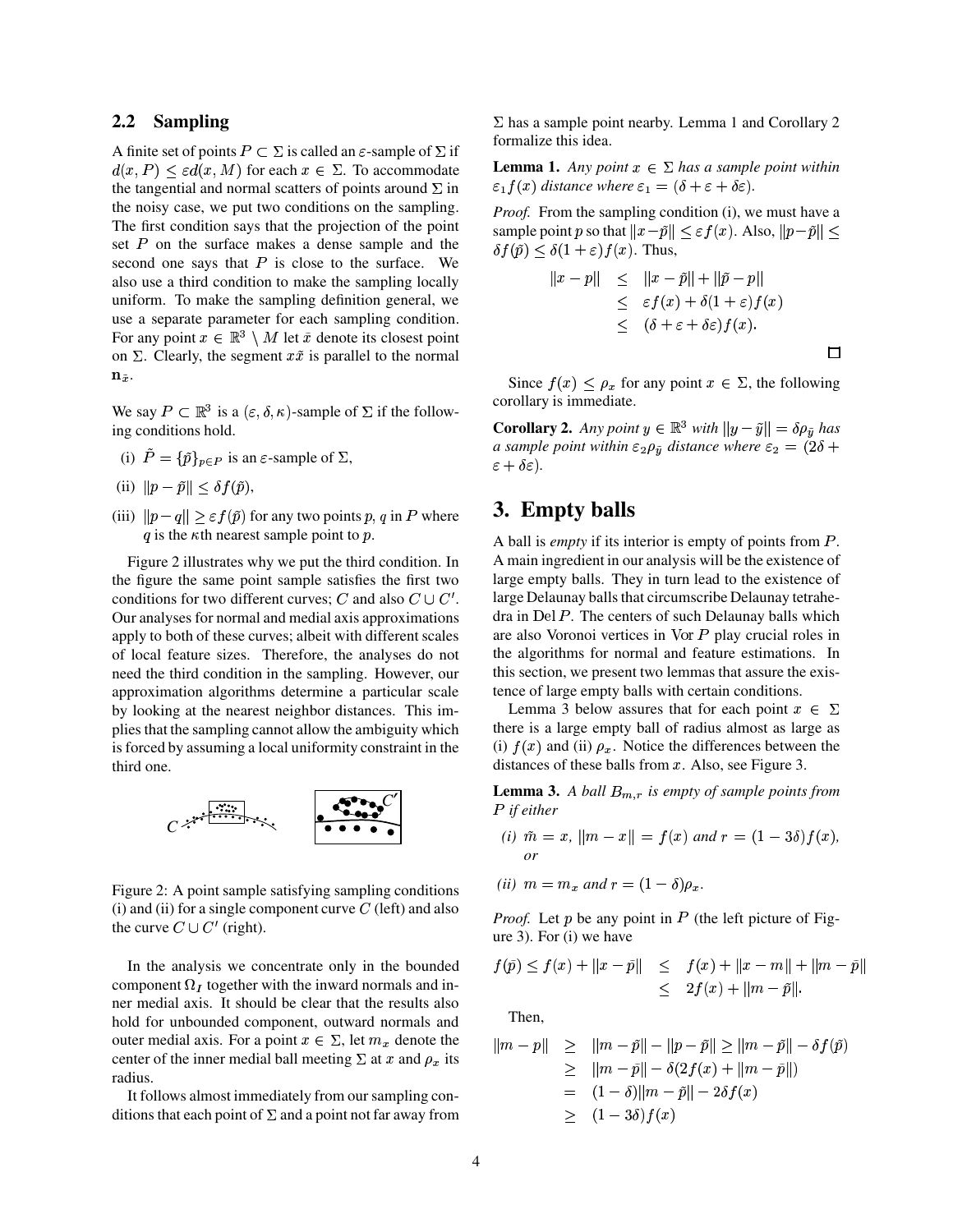

Figure 3: Illustration for Lemma 3. The dotted big balls are not empty of sample points but their slightly shrunk copies (shown with solid boundaries) are.

as  $||m - \tilde{p}|| \ge ||m - x|| = f(x)$ . Therefore, p cannot be in the interior of  $B$ . Now consider (ii). We get

$$
||m_x - p|| \ge ||m_x - \tilde{p}|| - ||p - \tilde{p}||
$$
  
\n
$$
\ge ||m_x - \tilde{p}|| - \delta f(\tilde{p})
$$
  
\n
$$
\ge ||m_x - \tilde{p}|| - \delta||m_x - \tilde{p}||
$$
  
\n
$$
= (1 - \delta)||m_x - \tilde{p}||
$$
  
\n
$$
\ge (1 - \delta)\rho_x
$$
  
\nas  $||m_x - \tilde{p}|| \ge ||m_x - x|| = \rho_x$ .

Next, we show that, for each point x of  $\Sigma$ , there is a nearby large ball which is not only empty but also its boundary passes through a sample point close to  $x$ . Eventually these balls will be deformed to Delaunay balls for medial axis approximations.

**Lemma 4.** For each point  $x \in \Sigma$  there is an empty ball  $B_{c,r}$  with  $c \in \Omega_I$  that enjoys the following properties:

- (*i*)  $r$  *is at least*  $(1-2\sqrt{\varepsilon_2})\rho_x$ ,  $m_x$  *is in*  $B_{c,r}$  *and*  $\|c\|$ In the second contract of the second contract of the second contract of the second contract of the second contract of the second contract of the second contract of the second contract of the second contract of the second c  $\|m_x\| \leq 2\sqrt{\varepsilon_2}\rho_x$  where  $\varepsilon_2$  defined in Corollary 2 is  $O(\varepsilon + \delta),$
- *(ii) its boundary contains a sample point p within a distance*  $\varepsilon_3 \rho_x$  *from*  $x$  *where*  $\varepsilon_3 = 2\varepsilon_2^{\frac{1}{4}} + \delta$  *and*  $\varepsilon$ ,  $\delta$ *are sufficiently small.*

*Proof.* Consider the empty ball  $B = B_{m_x,R}$  whose boundary passes through a point y where  $\tilde{y} = x$  and  $||y - x|| = \delta \rho_x$  and  $R = (1 - \delta) \rho_x$ . Such a ball exists by Lemma 3 (ii) (see Figure 4).

SHRINKING: For a  $\beta < 1$ , let  $B^{\beta} = B_{m_x, \beta R}$  be a further shrunk copy of B. The ball B and hence  $B^{\beta}$  are empty.

RIGID MOTION: Translate  $B^{\beta}$  rigidly by moving the center along the direction  $m_x^2 x$  until its boundary hits a



Figure 4: Illustration for Lemma 4.

sample point  $p \in P$ . Let this new ball be denoted  $B_{c,r}$ , refer to Figure 4.

Obviously  $r = \beta R$ . Let  $d = ||c - m_x||$ . First we claim

 $(1 - \beta)R \leq d \leq (1 - \beta)R + \varepsilon_2 \rho_x.$  $\mathbf{r} \cdot \mathbf{r}$ 

The first half of the inequality holds since  $B$  is empty of samples and hence  $B^{\beta}$  has to move out of it to hit a sample point. The second half of the inequality holds since from Corollary 2, a ball centered at  $y$  with radius  $\varepsilon_2 \rho_x$  cannot be empty of samples.

Next we obtain an upper bound on  $||y - p||$ . Refer to Figure 4. Since  $||p' - q||^2 = ||c - p'||^2 - ||c - q||^2 = ||m_x - p'||^2 - ||m_x - q||^2$ , we have

$$
||c - p'||^2 - ||c - q||^2 = R^2 - (||c - q|| + d)^2
$$

which gives

$$
||c - q|| = \frac{R^2 - r^2 - d^2}{2d}.
$$

Hence

 $\Box$ 

$$
\|y - p\|^2 \le \|y - p'\|^2
$$
  
=  $||p' - q||^2 + ||q - y||^2$   
=  $R^2 - (d + ||c - q||)^2 + (R - (d + ||c - q||))^2$   
=  $2R^2 - Rd - \frac{R}{d}(R^2 - r^2)$   
 $\le \frac{\varepsilon_2(1 + \beta)}{(1 - \delta)(1 - \beta) + \varepsilon_2}R^2.$  (3.1)

Since we want both  $||c - m_x||$  and  $||x - p||$  to be small, we take  $\beta = 1 - \sqrt{\varepsilon_2}$ . Then  $r = \beta R \ge (1 - 2\sqrt{\varepsilon_2})\rho_x$ . Also  $||c - m_x|| \leq ((1 - \delta)\sqrt{\varepsilon_2} + \varepsilon_2)\rho_x \leq 2\sqrt{\varepsilon_2}\rho_x$ , which is small compared to r given  $\varepsilon$  and  $\delta$  are sufficiently small. So  $m_x$  stays inside  $B_{c,r}$ . In addition, from inequality 3.1 we have

$$
||y-p|| \leq \sqrt{\left(\frac{2-\sqrt{\varepsilon_2}}{1-\delta+\sqrt{\varepsilon_2}}\right)} \varepsilon_2^{\frac{1}{4}} R \leq 2\varepsilon_2^{\frac{1}{4}} \rho_x.
$$

The bound on  $||p - x||$  follows as  $||x - y|| = \delta \rho_x$ .  $\Box$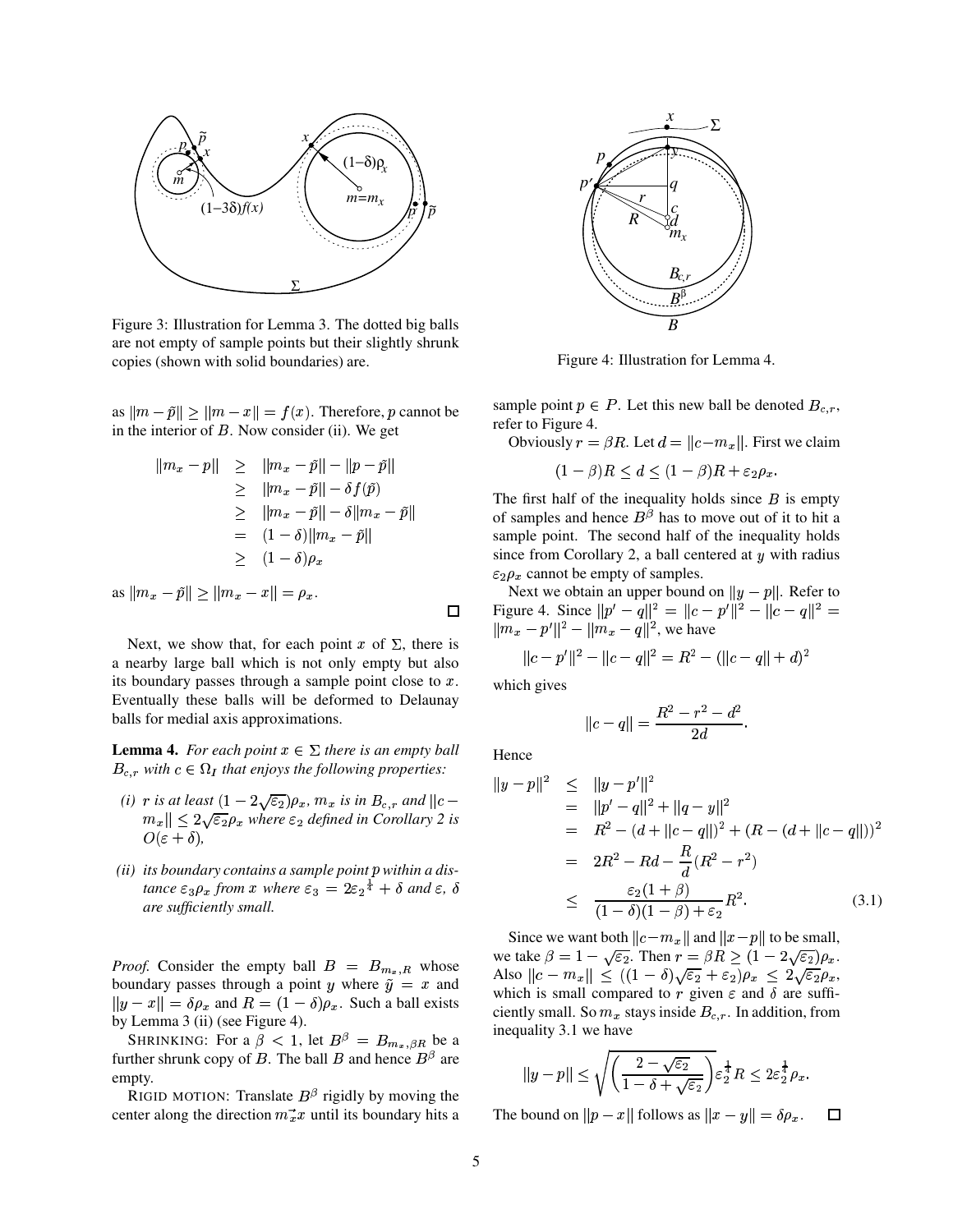Observation: If we choose  $\beta$  to be a suitable constant between between 0 and 1, the above proof gives  $\varepsilon_3$  =  $O(\sqrt{\varepsilon_2}) = O(\sqrt{\varepsilon} + \delta)$  though the radius of the empty ball becomes a constant fraction of  $\rho_x$ . Also, the entire proof remains valid when we replace  $\rho_x$  with  $f(x)$ .

## **4. Normal approximation**

We will approximate the normals by the vectors from the sample points toward the centers of the Delaunay balls incident to them. First, we derive an upper bound on this normal approximation error in Theorem 1. Then, we describe a simple algorithm for approximating the normals whose justification is given by the theorem and Lemma 4.

#### **4.1 Analysis**

The idea is to measure how much one can tilt an empty ball anchored at a point  $p$  with its center in the direction of  $n_{\tilde{p}}$  while keeping it empty. The amount of tilt depends on how close the sample points are and also how big the ball is.

**Theorem 1.** Let  $p \in P$  be incident to an empty ball  $B_{c,r}$ *where*  $r = \lambda f(\tilde{p})$  and  $c \in \Omega_I$ . Then,

$$
\sin(\angle p\vec{c}, \mathbf{n}_{\tilde{p}}) \leq 2(\frac{1}{\lambda} + 1)(\varepsilon_1 + 2\sqrt{\delta}) + O(\delta) + O(\varepsilon^2)
$$

*for a sufficiently small*  $\varepsilon > 0$  *and*  $\delta > 0$ .

*Proof.* Let  $B = B_{c,r}$ . Assume that  $\vec{pc}$  makes an angle  $\beta$  with the normal  $\mathbf{n}_{\tilde{p}}$ . Let  $B_{in}$  and  $B_{out}$  be two balls with radius  $f(\tilde{p})$  and tangentially meeting the surface at point  $\tilde{p}$  as Figure 5 shows. Let m be the center of  $B_{out}$ . We know the surface  $\Sigma$  is outside these two balls. By Lemma 3 the ball  $B'=B(m,(1-3\delta)f(\tilde{p}))$ , a shrunk ball of  $B_{out}$ , is also empty of samples. Therefore no sample point is inside the shaded area, see Figure 5.



Figure 5: Illustration for Theorem 1.

Observation A. As  $\beta$  increases, the radius of the intersection circle of the boundaries of  $B$  and  $B'$  increases, i.e.  $\|w - q\|$  increases, and vice versa.

2 observation B. Suppose that when  $\|w - q\|$  =  $\sqrt{2\varepsilon_1 f(\tilde{p})}$  the angle  $\beta$  has the claimed bound. Then, if we show  $||w - q|| < \sqrt{2\varepsilon_1 f(\tilde{p})}$ , we are done following Observation A.

> Assume  $||w - q|| = \sqrt{2\varepsilon_1 f(\tilde{p})}$ . Let z be the intersection point between  $\Sigma$  and the segment mc.

Consider the triangle formed by  $p$ ,  $m$  and  $c$ . We have

$$
(1 - \delta) f(\tilde{p}) \le ||m - p|| \le (1 + \delta) f(\tilde{p}),
$$
  
 
$$
||c - p|| = ||c - w|| = \lambda f(\tilde{p})
$$

and also  $||c - m||$  equals

$$
\sqrt{\|c - w\|^2 - \|w - q\|^2} + \sqrt{\|m - w\|^2 - \|w - q\|^2}.
$$
  
If  $\beta = \angle p\vec{c}$ ,  $\mathbf{n}_{\tilde{p}}$ ,  

$$
\cos \beta = \frac{\|c - m\|^2 - \|c - p\|^2 - \|m - p\|^2}{2\|c - p\| \|m - p\|}
$$

$$
\geq \frac{(\sqrt{\lambda^2 - 2\varepsilon_1^2} + \sqrt{(1 - 3\delta)^2 - 2\varepsilon_1^2})^2 - \lambda^2 - (1 + \delta)^2}{2\lambda(1 + \delta)}
$$

$$
\geq 1 - 2(1 + \frac{1}{\lambda})^2(\varepsilon_1 + 2\sqrt{\delta})^2 + O(\delta^2) + O(\varepsilon_1^4).
$$

Hence

$$
\sin \beta \leq \sqrt{2(1 - \cos \beta)}
$$
  
 
$$
\leq 2(1 + \frac{1}{\lambda})(\varepsilon_1 + 2\sqrt{\delta}) + O(\delta) + O(\varepsilon_1^2).
$$

Now we show that  $\|w - q\| < \sqrt{2\varepsilon_1 f(\tilde{p})}$  as required by Observation B.

Again, first assume that  $||w - q|| = \sqrt{2\varepsilon_1 f(\tilde{p})}$ . We can show  $\|\tilde{p} - z\| \leq 3 \|\tilde{p} - m\| \tan \beta$ . Therefore, from the bound on  $\beta \|\tilde{p} - z\| = O(\varepsilon_1 + 2\sqrt{\delta}) f(\tilde{p})$  which by Lipschitz property gives  $f(z) < \sqrt{2f(\tilde{p})}$  given a sufficiently small  $\delta$  and  $\varepsilon$ . We know  $B_z = B(z, \varepsilon_1 f(z))$ with radius  $\varepsilon_1 f(z) < \sqrt{2} \varepsilon_1 f(\tilde{p})$  has to contain at least one sample point by Lemma 1. This is impossible since  $B_z$  has a radius at most  $\sqrt{2\varepsilon_1 f(\tilde{p})} = ||w - q||$  which means it lies completely in the shaded area. Therefore,  $||w-q|| \neq \sqrt{2\varepsilon_1 f(\tilde{p})}$ . Now consider increasing beyond this distance while keeping  $z$  fixed. Notice that now z is not the intersection point between  $\Sigma$  and the segment mc. It is obvious that  $B_z$  remains inside the shaded area. Therefore, again we reach a contradiction to Lemma 1. Hence  $||w - q||$  can not be larger than  $\sqrt{2\varepsilon_1 f(\tilde{p})}.$  $\Box$ 

Implications: Theorem 1 gives a general form of the normal approximation under a fairly general sampling assumption. One can derive different normal approximation bounds under different sampling assumptions from this general result. For example, if  $P$  is a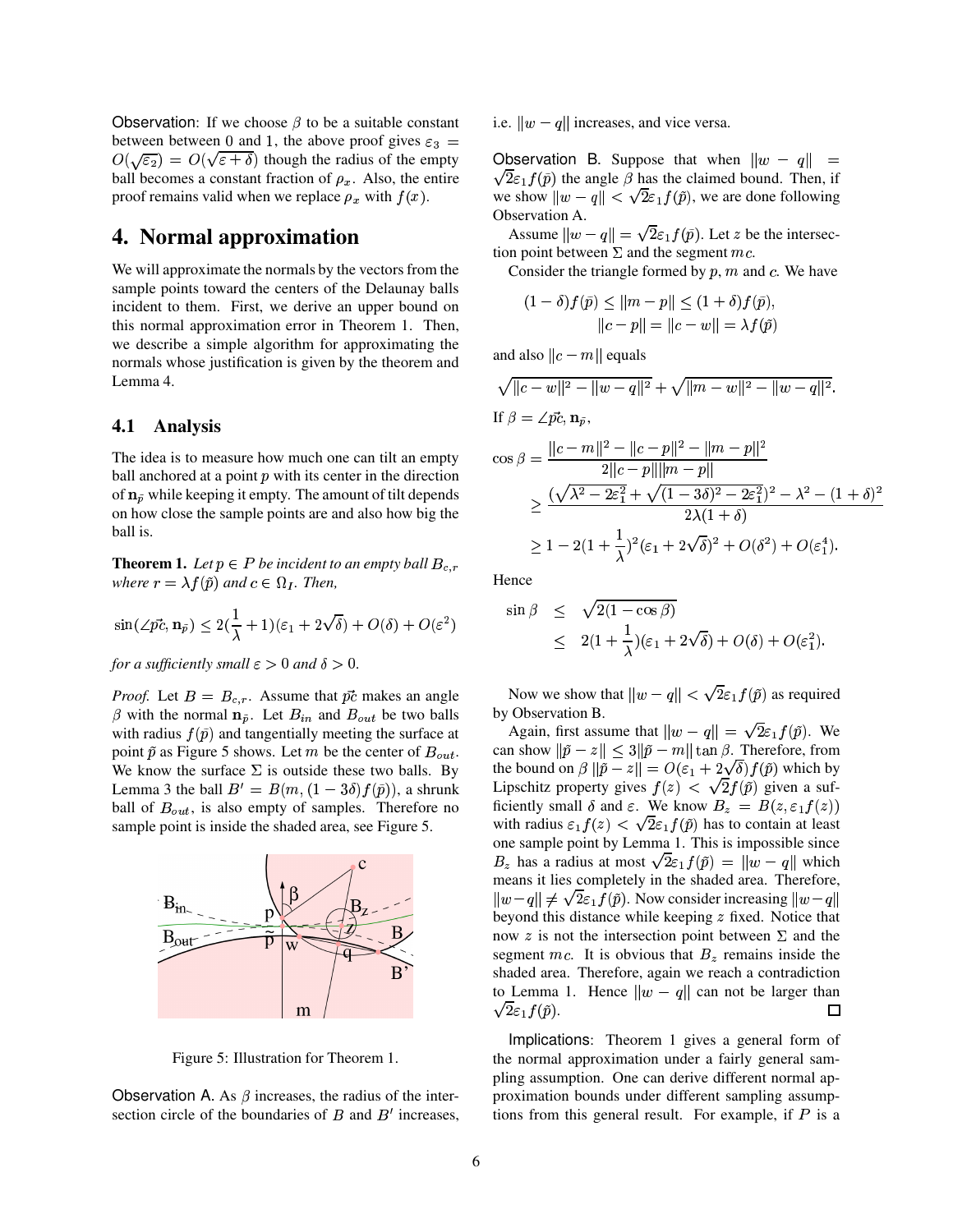$(\varepsilon, \varepsilon^2, -)$ -sample we get an  $O(\varepsilon)$  bound on the normal approximation error. In case P is a  $(\varepsilon, \varepsilon, -)$ -sample, we get an  $O(\sqrt{\varepsilon})$  error bound. Another important implication is that Delaunay balls need not be too big to give good normal estimates. One can observe that if  $\lambda$  is only ÏÙ  $ax{\varepsilon, \delta}$ , we get  $O(\varepsilon^{\frac{1}{2}} + \delta^{\frac{1}{4}})$  error. Algorithmic implication of this fact is that a lot of sample points can qualify for normal estimation.

Observe that the proof of Theorem 1 remains valid even if the sample point  $p$  is replaced with any point  $x \in \mathbb{R}^3$  meeting the conditions as stated in the corollary below. We use this fact later in feature estimation.

**Corollary 5.** Let  $x \in \mathbb{R}^3$  be any point with  $||x - \tilde{x}|| \leq \text{pl}$  $\delta \rho_{\tilde{x}}$  and  $B_{c,r}$  be any empty ball incident to x so that  $r = \Omega(\rho_{\tilde{x}})$ . Then,  $\angle \vec{xc}, \mathbf{n}_{\tilde{x}} = O(\varepsilon + \sqrt{\delta})$  for sufficiently *small*  $\varepsilon$  *and*  $\delta$ .

#### **4.2 Algorithm**

We know from Theorem 1 that if there is a big Delaunay ball incident to a sample point  $p$ , then the vector from  $p$  to the center of the ball estimates the normal direction at the point  $\tilde{p}$ . On the other hand, the observation after the proof of Lemma 4 assures that for each point  $x \in \Sigma$ , there is a sample point p within  $O(\sqrt{\varepsilon} + \delta) f(x)$  distance with an empty ball of radius  $\Omega(f(x))$ . This means there is a big Delaunay ball incident to p where the vector  $\vec{pc}$ approximates  $n_{\tilde{p}}$  and hence  $n_x$ . Algorithmically we can exploit this fact by picking up sample points that are incident to big Delaunay balls only if we have a scale to measure 'big' Delaunay balls. For this we assume the third condition in the sampling which says that the sample is locally uniform.

Let  $\lambda_p$  be the distance of p to its  $\kappa$ th nearest neighbor. By sampling condition  $\lambda_p \geq \varepsilon f(\tilde{p})$ . Therefore, any Delaunay ball incident to p with radius more than  $\tau \lambda_p$ will give a normal estimation with an error  $6(\frac{1}{\tau_{\epsilon}}+1)(\epsilon)$ according to Theorem 1 under the assumption that P is  $R \cap \overline{R} \cap \overline{S}$ a  $(\epsilon, \epsilon^2, \kappa)$ -sample. It is important that  $\lambda_p$  is not arbitrarily large since then no Delaunay may qualify for the size threshold. This concern is alleviated by the fact that  $\lambda_p \leq \varepsilon' f(\tilde{p})$  where  $\varepsilon' = \left(\varepsilon + \frac{4\kappa + \varepsilon}{1 - 4\kappa \varepsilon}\right) \varepsilon$  [8].

Notice that the error decreases as  $\tau$  increases. However, as we indicated before  $\tau \in f(\tilde{p})$ , the radius of the big Delaunay ball, can be as small as  $\epsilon^{\frac{1}{2}} f(\tilde{p})$  to give an  $O(\sqrt{\varepsilon})$  error. This explains why a large number of Delaunay balls give good normal estimations as Figure 1 illustrates.

APPROXIMATENORMAL $(P,\tau)$ Compute Del  $P$ ; for each  $p \in P$  compute  $\lambda_p$ ; if there is a Delaunay ball incident to  $p$ 

with radius larger than 
$$
\tau \lambda_p
$$
  
\nCompute the largest Delaunay ball  $B_{c,r}$   
\nincident to *p*;  
\nApproximate the normal direction at *p* by *pc*.  
\nendif

that our earlier observation, the normals can be estimated at Notice that, alternatively we could have eliminated the parameter  $\tau$  in the algorithm by looking for the largest Delaunay ball incident to a set of  $k$ -nearest neighbors of  $p$  for some suitable  $k$ . Again, thanks to Lemma 4, we are assured that for a suitable  $k$ , one or more neighbors have Delaunay balls with radius almost equal to the medial balls. However, this approach limits the number of sample points where the normals are estimated. Because of more points where the Delaunay ball is big but not necessarily as big as the medial balls. In contrast, as we see next, feature estimation needs the Delaunay balls almost as big as the medial ones.

## **5. Feature approximation**

points in  $\Omega_I$  and  $\Omega_O$  approximate the inner and outer We approximate the local feature size at a sample point  $p$  by first approximating the medial axis with a set of discrete points and then measuring the distance of  $p$  from this set. We are guaranteed by Lemma 4 that there are many sample points which are incident to big Delaunay balls. The furthest Voronoi vertices from these sample medial axis respectively. For a point  $p \in P$ , we call the furthest Voronoi vertex from p in  $V_p \cap \Omega_I$  as the inner pole  $p^+$  of p. Similarly one may define the outer pole  $p^-$  of p which resides in  $\Omega_O$ .

largest angle less than  $\pi$  made by any two such points of In line with the previous results on medial axis approximation [4, 6, 7], we claim that a certain subset of the medial axis is approximated by poles. Let  $x$  and  $x'$ be two points where the medial ball  $B$  centered at  $m$ meets  $\Sigma$ . Call  $\angle xmx'$  the *medial angle* at m if it is the  $B \cap \Sigma$ . Let  $M_{\alpha} \subseteq M$  be the subset where each point  $m \in M_\alpha$  has a medial angle at least  $\alpha$ .

### **5.1 Analysis**

We show that each medial axis point  $m_x$  with a large enough medial angle is approximated by a pole. The idea is as follows. Consider the large ball incident to a sample point  $p$  guaranteed by Lemma 4. Then we deform it to a large Delaunay ball with the center at  $p^+$ . First, during this deformation the ball cannot be tilted too much since the vector from  $p$  to the center has to approximate the normal  $n_{\tilde{p}}$  by Theorem 1. Second, the center in the tilted direction cannot move too much due to Lemma 6 as stated below. The result of these constraints is that the center  $p<sup>+</sup>$  of the Delaunay ball remains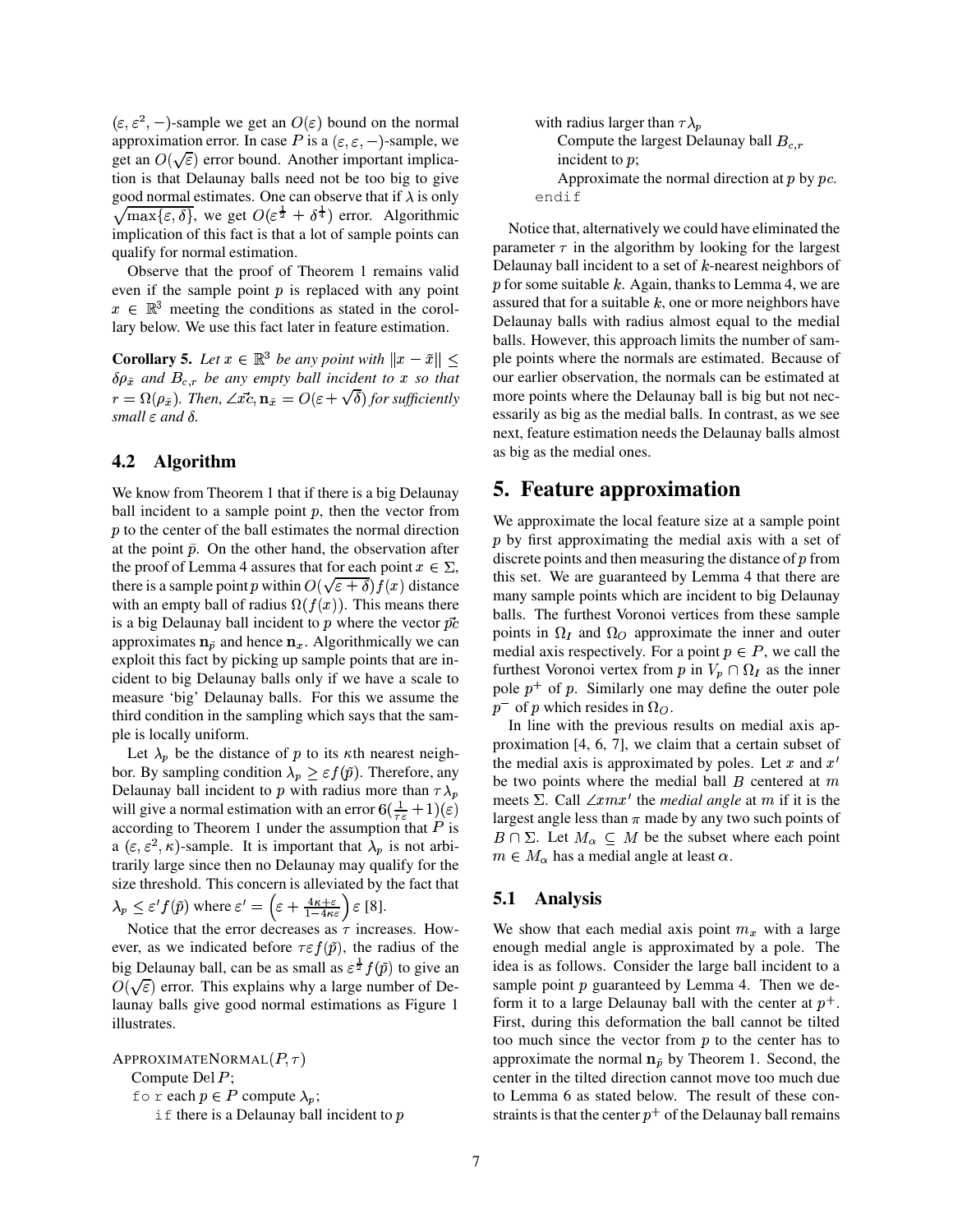close to the center of the original ball which in turn is close to  $m_r$ .

**Lemma 6.** Let  $B = B_{c,r}$  be an empty ball whose boundary passes through a sample point p. Let z be a point on  $\Sigma$  whose distance to the boundary of B is less than  $\varepsilon' \rho_z$ for  $\varepsilon'$  < 1. Let  $B' = B_{c',r'}$  be an empty ball obtained by expanding  $B$  while keeping  $c'$  on the ray  $\vec{pc}$  and  $p$  on its boundary. If  $\beta \rho_z < r < \rho_z$ , then we have

$$
||c - c'|| \le \frac{(\varepsilon_1 + \varepsilon')(2 + \varepsilon')}{2\beta(1 - \cos \angle pcz) - 2\varepsilon_1 - 2\varepsilon' \cos \angle pcz} \rho_z.
$$

*Proof.* Let y be the closest point to z on the boundary of B. Obviously  $y$ ,  $c$  and  $z$  are collinear. See Figure 6. We have  $||y - z|| \le \varepsilon' \rho_z$ . Let z' be the point where the line of  $c'z$  intersects the boundary of  $B'$ . Since a ball centered at z with radius  $\varepsilon_1 f(z)$  can not be empty of sample points by Lemma 1, we have  $||z'-z|| \leq \varepsilon_1 f(z) \leq \varepsilon_1 \rho_z$ .

Consider the triangle made by  $c, c'$  and  $z$ . For convenience set  $\angle pcz = \alpha$ ,  $||c - c'|| = \Delta c$ ,  $||z - z'|| = \Delta z$ and  $||y - z|| = \Delta y$ . We know

$$
||c'-z|| = (\Delta c)^2 + ||c - z||^2 + 2\Delta c||c - z||\cos\alpha.
$$

This gives

$$
(r + \Delta c - \Delta z)^2 = (\Delta c)^2 + (r + \Delta y)^2 + 2\Delta c(r + \Delta y)\cos\alpha
$$

from which we get

$$
\Delta c = \frac{(r + \Delta y)^2 - (r - \Delta z)^2}{2(r - \Delta z) - 2(r + \Delta y)\cos\alpha}
$$
  
 
$$
\leq \frac{(\varepsilon_1 + \varepsilon')(2 + \varepsilon')}{2\beta(1 - \cos\alpha) - 2\varepsilon_1 - 2\varepsilon'\cos\alpha}\rho_z.
$$

by plugging in  $\Delta z \leq \varepsilon_1 \rho_z$ ,  $\Delta y \leq \varepsilon' \rho_z$  and  $\beta \rho_z \leq r \leq$  $\rho_z$ .



Figure 6: Illustration for Lemma 6.

**Theorem 2.** For each point  $m_x \in M_\alpha \cap \Omega_I$  where  $\alpha =$  $\varepsilon^{\frac{1}{4}} + \delta^{\frac{1}{4}}$ , there is a sample point p within  $O(\varepsilon^{\frac{1}{4}} + \delta^{\frac{1}{4}})\rho_x$ distance of x so that the pole  $p^+$  lies within  $O(\varepsilon^{\frac{1}{4}} +$  $\delta^{\frac{1}{4}}$ ) $\rho_x$  distance from  $m_x$  where  $\varepsilon$  and  $\delta$  are sufficiently small.

*Proof.* Consider the ball  $B = B_{c,r}$  guaranteed by Lemma 4 whose boundary passes through a sample point p. Its radius r is  $(1 - 2\sqrt{\varepsilon_2})\rho_x$ ,  $||p - x|| \leq \varepsilon_3 \rho_x$ and  $||c - m_x|| \leq 2\sqrt{\varepsilon_2} \rho_x$ . Let  $B' = B_{p^+, r'}$  where  $p^+$ is the inner pole of p and  $r' = ||p - p^+||$ . The ball B' is Delaunay and its radius  $r' \ge r \ge (1 - 2\sqrt{\epsilon_2})\rho_x$ .

Focus on the two balls  $B$  and  $B'$  passing through  $p$ , see Figure 7. The ball B has  $m_x$  inside it which means that its radius is at least  $(1 - \delta) f(\tilde{p})/2$ . So, the radius of  $B'$  being bigger than that of  $B$  is also at least  $(1 - \delta) f(\tilde{p})/2$ . Therefore, by Theorem 1 the vectors  $\vec{pc}$ and  $p\vec{p}$ <sup>+</sup> make  $O(\varepsilon + \sqrt{\delta})$  angle with  $n_{\tilde{v}}$  and at most double of this angle among them. Let  $c'$  be the point on the segment  $pp^+$  so that  $pc'$  has the same length as pc. Clearly,

$$
||c - c'|| \le ||p - c|| \angle cpc' \le (1 - 2\sqrt{\varepsilon_2})O(\varepsilon + \sqrt{\delta})\rho_x.
$$

Now we can bound the distance  $||c - p^+||$  if we have a bound on  $||c'-p^+||$ . We will apply Lemma 6 to the ball  $B'' = B_{c',\|p-c'\|}$  to bound  $||c'-p^+||$ . Since  $m_x \in M_\alpha$ there are two points x and x' in  $\Sigma$  so that  $\angle x m_x x' > \alpha$ . Take z in Lemma 6 as the point x or  $x'$  which makes the angle  $\angle z m_x p$  at least  $\alpha/2$ .

With this set up we show that  $\beta$  and  $\varepsilon'$  in Lemma 6 are  $1 - O(\sqrt{\varepsilon + \delta})$  and  $O(\varepsilon + \sqrt{\delta})$  respectively. Since the radius of B'' is  $r \ge (1 - 2\sqrt{\varepsilon_2})\rho_x = (1 - 2\sqrt{\varepsilon_2})\rho_z$ , the claim for  $\beta$  follows.



Figure 7: Illustration for Theorem 2. The ball  $B_{c,r}$  is deformed to the Delaunay ball  $B' = B_{p^+, r'}$ . The ball  $B'' = B_{c',\|p-c'\|}$  on the right is a shrunk version of  $B'$ .

For  $\varepsilon'$ , consider the point y where the ray  $c\vec{z}$  meets the boundary of B'', refer to Figure 7. We have  $||c'-m_x|| \le$  $||c - m_x|| + ||c - c'|| = O(\sqrt{\varepsilon} + \sqrt{\delta})\rho_x$  and hence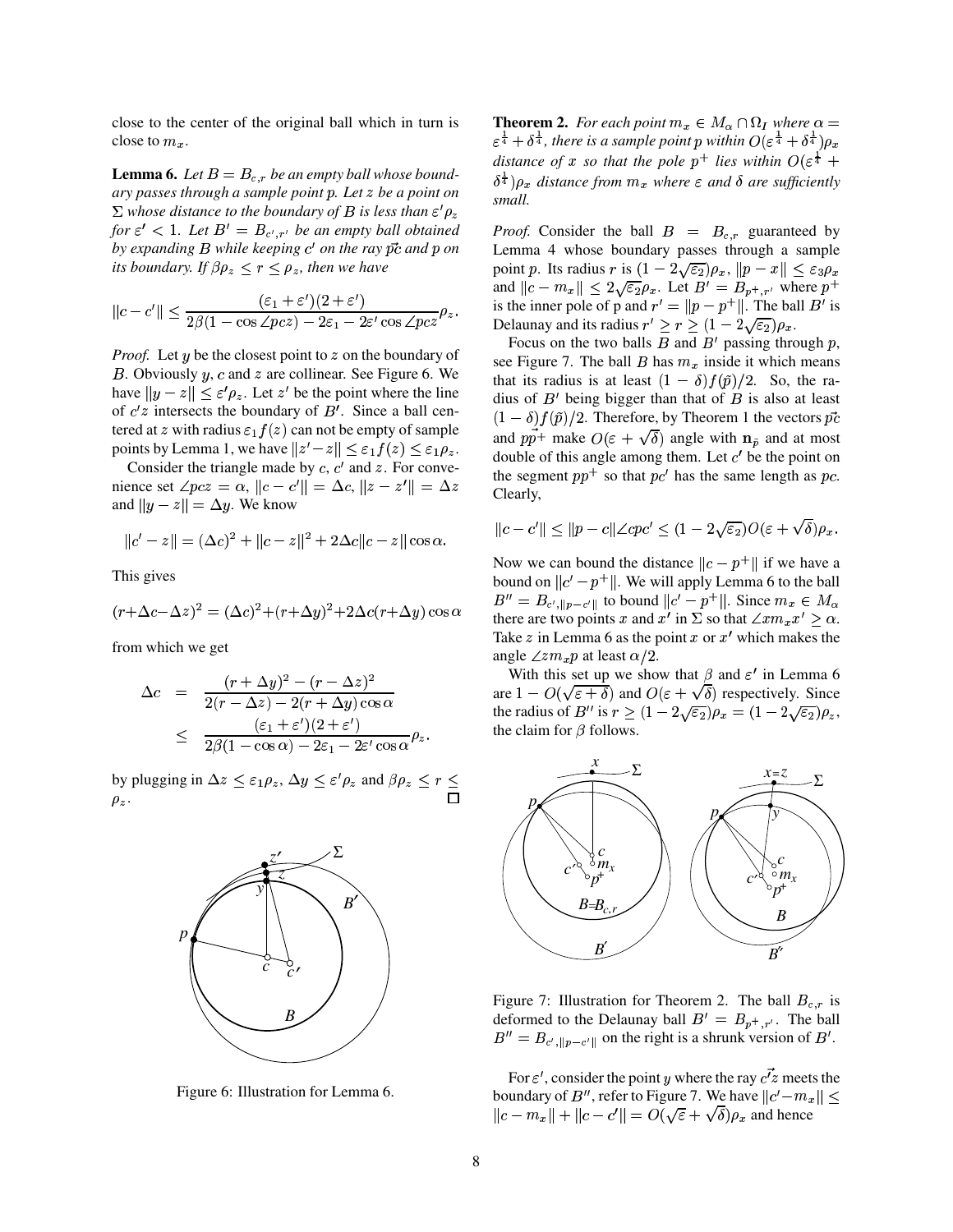$$
||y-z|| = ||c'-z|| - ||c'-y||
$$
  
\n
$$
\leq ||m_x-z|| + ||c'-m_x|| - ||c'-y||
$$
  
\n
$$
\leq \rho_z + O(\sqrt{\varepsilon} + \sqrt{\delta})\rho_z - (1 - 2\sqrt{\varepsilon_2})\rho_z
$$
  
\n
$$
= O(\sqrt{\varepsilon} + \sqrt{\delta})\rho_z.
$$

So, we can apply Lemma 6 with  $\varepsilon' = O(\sqrt{\varepsilon} + \sqrt{\delta})$ , and  $\beta = 1 - O(\sqrt{\varepsilon + \delta})$ . Observe that, since the points c' and  $m_x$  are nearby, the angle  $\angle pc'y$  is almost equal to  $\angle z m_x p$ . So, we can safely assume  $\angle p c' y \geq \frac{\alpha}{4}$ . With  $\alpha = \varepsilon^{\frac{1}{4}} + \delta^{\frac{1}{4}}$ , Lemma 6 gives

$$
||p^+ - c'|| = (O(\varepsilon^{\frac{1}{2}} + \delta^{\frac{1}{2}})/\Omega(\varepsilon^{\frac{1}{4}} + \delta^{\frac{1}{4}}))\rho_z
$$
  
=  $O(\varepsilon^{\frac{1}{4}} + \delta^{\frac{1}{4}})\rho_z$ .

The claim of the theorem follows as

$$
||p^{+} - m_{x}|| \le ||p^{+} - c'|| + ||c' - m_{x}||
$$
  
=  $O(\varepsilon^{\frac{1}{4}} + \delta^{\frac{1}{4}})\rho_{x} + O(\varepsilon^{\frac{1}{2}} + \delta^{\frac{1}{2}})\rho_{x}$   
=  $O(\varepsilon^{\frac{1}{4}} + \delta^{\frac{1}{4}})\rho_{x}$ .

For each point  $x \in \Sigma$  where  $m_x \in M_\alpha$  the previous theorem guarantees the existence of a sample point  $p$ whose pole approximates  $m_x$ . Actually, the proof technique can also be used to show that any Delaunay ball with radius almost as big as  $\rho_x$  and incident to a sample point close to x has its center close to  $m_x$ .

**Theorem 3.** Let  $x \in \Sigma$  be a point so that  $m_x \in M_\alpha$ for  $\alpha = \varepsilon^{\frac{1}{4}} + \delta^{\frac{1}{4}}$ . Then for any point  $p \in P$  within  $\varepsilon_3 \rho_x$  distance of x and with an incident Delaunay ball of radius at least  $(1 - O(\sqrt{\varepsilon} + \sqrt{\delta})\rho_x$ , the pole p<sup>+</sup> lies within  $O(\varepsilon^{\frac{1}{8}} + \delta^{\frac{1}{8}})\rho_r$  distance from  $m_r$ .

sketch. Notice that if  $n_{\tilde{p}}$  and  $n_x$  make small angle, we will be done. Then, we have two segments  $pp^+$  and  $xm_x$ almost parallel where  $p$  and  $x$  are close. Also, these segments can be shown to be of almost same lengths by the given condition and a proof similar to that of Theorem 2. This would imply  $m_x$  and  $p^+$  are close.

Observe that we cannot assert that  $\angle n_{\tilde{p}}, n_x$  is small directly from the normal variation lemma in Amenta and Bern [2] as the distance among them is at most  $\varepsilon_3 \rho_x$  by Lemma 4 (notice  $\rho_x$  vs.  $f(x)$ ). Since p and x are at most  $\varepsilon_3 \rho_x$  apart and the distance of  $p^+$  to p and hence to x is  $\Omega(\rho_x)$ ,  $\angle pp^+x = O(\varepsilon_3)$ . By Corollary 5, it can be shown that  $p^+x$  makes  $O(\sqrt{\varepsilon_3})$  angle with  $\mathbf{n}_x$ . Therefore,  $pp^+$  makes  $O(\sqrt{\varepsilon_3})$  angle with  $\mathbf{n}_x$ . It is easy to show that  $\rho_x$  is at least  $\Omega(f(\tilde{p}))$ . So, the angle between  $pp^+$  and  $\mathbf{n}_{\tilde{p}}$  is  $O(\sqrt{\varepsilon_3}) = O(\varepsilon^{\frac{1}{8}} + \delta^{\frac{1}{8}})$ . One can deduce that  $||p^+ - m_x||$  has the claimed bound with  $\angle \mathbf{n}_{\tilde{p}}, \mathbf{n}_x = O(\sqrt{\varepsilon_3}).$  $\Box$ 

#### **Algorithm**  $5.2$

Theorem 2 and Theorem 3 suggest the following algorithm for feature estimation at any point  $x \in \Sigma$  where  $m_x \in M_{\epsilon^{\frac{1}{4}} + \delta^{\frac{1}{4}}}$ . Theorem 2 says that x has a sample point p within a neighborhood of  $\varepsilon_3 \rho_x$  whose pole  $p^+$ approximates  $m_x$ . Also, Theorem 3 says that all sample points within  $\varepsilon_3 \rho_x$  neighborhood of x with a large enough Delaunay ball have their poles approximate  $m_x$ . Therefore, if we take the pole of a sample point q whose distance to  $q$  is largest among all sample points within a neighborhood of x, we will get an approximation of  $m<sub>x</sub>$ .

We search the neighborhood of  $x$  by taking  $k$  nearest neighbors of a sample point  $s$  close to  $x$ . If we assume that P is a  $(\varepsilon, \delta, \kappa)$ -sample for some  $\kappa > 0$ ,  $\kappa$ -nearest neighbors cannot be arbitrarily close to  $x$ . Notice that if we do not prevent oversampling by the third condition of noisy sampling, we cannot make this assertion. In the algorithm, we simply allow an user supplied parameter  $k$  to search the  $k$  nearest neighbors. Since we want to cover all points of  $\Sigma$ , we simply take all points of P and carry out the following computations.

For each point  $p \in P$  we select k-nearest neighbors for a suitable k. Let  $N_p$  be this set of neighbors. First, for each  $q \in N_p$ , we determine the Voronoi vertex  $v_q$ in  $V_q$  which is furthest from  $q$ . This is one of the poles of q. Let  $\ell_1(p) = ||v_q - q||$ . Select the point  $p_1 \in N_p$ so that  $\ell_1(p_1)$  is maximum among all points in  $N_p$ . By Theorem 2 and Theorem 3,  $v_{p_1}$  approximates a medial axis point  $m_x$  if  $x \in M_{\frac{1}{\varepsilon^{\frac{1}{4}}} + \delta^{\frac{1}{4}}}$ . However, we do not know if  $m_x$  is an inner medial axis point or an outer one. Without loss of generality assume that  $m_x$  is an inner medial axis point. To approximate the outer medial axis point for x, we determine the Voronoi vertex  $u_q$  in  $V_q$  for each  $q \in N_p$  so that  $q\vec{u}_q$  makes more than  $\frac{\pi}{2}$  angle with  $p_1 \vec{v}_{p_1}$ . Let  $\ell_2(q) = ||u_q - q||$ . Then, we select the point  $p_2 \in N_p$  so that  $\ell_2(p_2)$  is maximum among all points in  $N_p$ . Again, appealing to Theorem 2 and Theorem 3 for outer medial axis, we can assert that  $u_{p_2}$  approximates a medial axis point for  $x$ .

APPROXIMATEFEATURE(
$$
P, k
$$
)  
\nCompute Del  $P$ ;  $L := \phi$ ;  
\nfor each  $p \in P$  compute  $k$  nearest neighbors  $N_p$ ;  
\ncompute  $p_1 \in N_p$  whose distance to  
\nits pole  $v_{p_1}$  is maximum  
\namong all points in  $N_p$ ;  
\ncompute  $p_2 \in N_p$  with a pole  $v_{p_2}$  so that  
\n $\angle p_2 \vec{v}_{p_2}, p_1 \vec{v}_{p_1} \geq \frac{\pi}{2}$  and  $||p_2 - v_{p_2}||$   
\nis maximum among  $N_p$ ;  
\n $L := L \cup \{v_{p_1}, v_{p_2}\}$ ;  
\nendfor  
\nfor each  $p \in P$  compute the distance of  $p$  to  $L$ .

As we have observed already, a subset of the medial